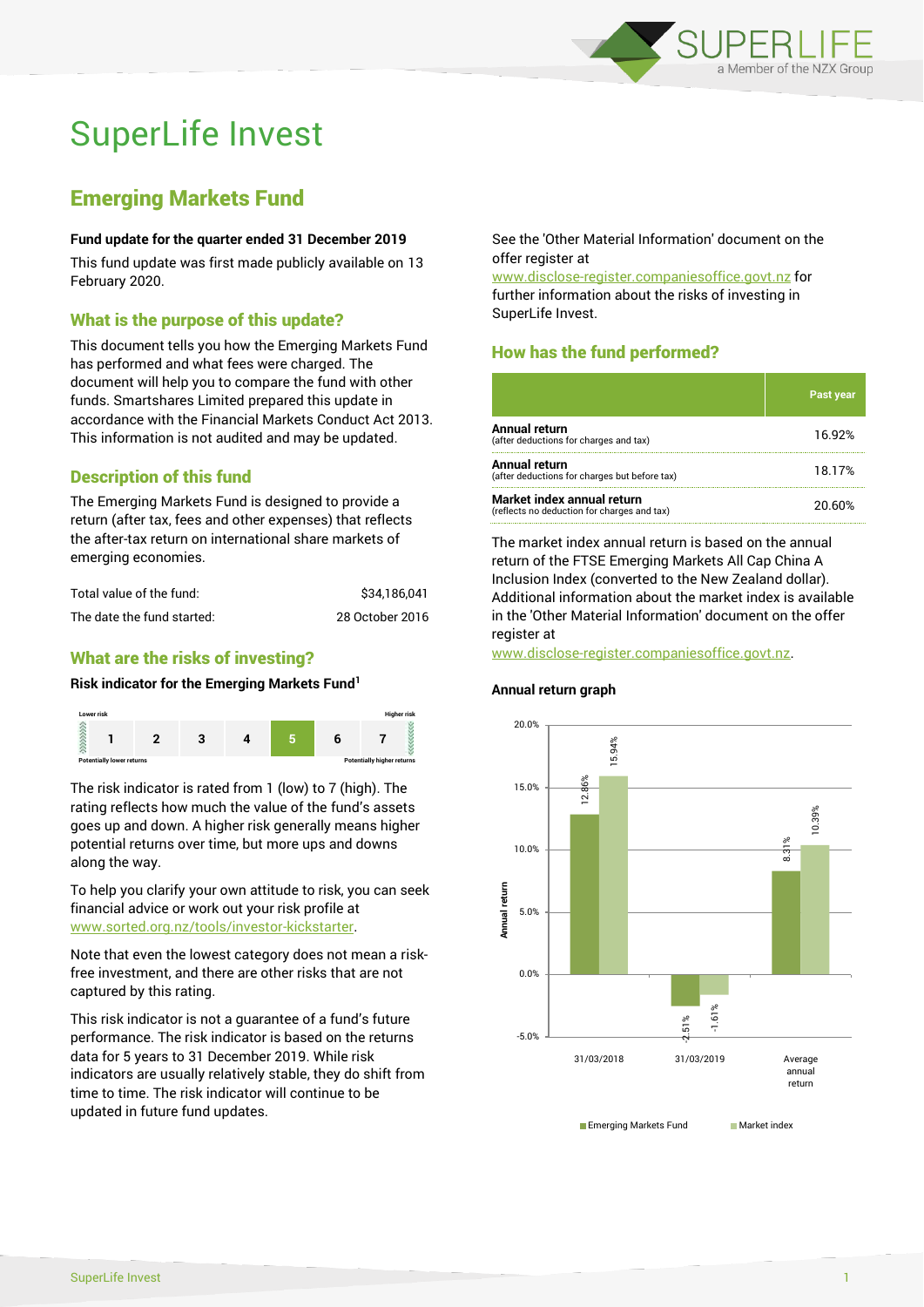

This shows the return after fund charges and tax for each year ending 31 March since the fund started. The last bar shows the average annual return since the fund started, up to 31 December 2019.

**Important:** This does not tell you how the fund will perform in the future.

Returns in this update are after tax at the highest prescribed investor rate (PIR) of tax for an individual New Zealand resident. Your tax may be lower.

#### What fees are investors charged?

Investors in the Emerging Markets Fund are charged fund charges. In the year to 31 March 2019 these were:

|                                                       | % per annum of fund's<br>net asset value |  |
|-------------------------------------------------------|------------------------------------------|--|
| <b>Total fund charges</b>                             | 0.63%                                    |  |
| Which are made up of:                                 |                                          |  |
| <b>Total management and administration</b><br>charges | 0.63%                                    |  |
| Including:                                            |                                          |  |
| Manager's basic fee                                   | 0.46%                                    |  |
| Other management and<br>administration charges        | 0.17%                                    |  |
| Other charges                                         | Dollar amount per investor               |  |
| Administration fee                                    | \$12 per annum                           |  |

Investors may also be charged individual action fees for specific actions or decisions (for example, if an investor has a financial adviser and has agreed to pay a fee to the adviser for providing financial advice). See the Product Disclosure Statement for SuperLife Invest for more information about those fees.

Small differences in fees and charges can have a big impact on your investment over the long term.

GST is included in the fund charges set out above.

#### Example of how this applies to an investor

Jess had \$10,000 in the fund and did not make any further contributions. At the end of the year, Jess received a return after fund charges were deducted of \$1,692 (that is 16.92% of her initial \$10,000). Jess paid other charges of \$12. This gives Jess a total return after tax of \$1,680 for the year.

#### What does the fund invest in?

#### **Actual investment mix**

This shows the types of assets that the fund invests in.



#### **Target investment mix**

This shows the mix of assets that the fund generally intends to invest in.

| <b>Asset Category</b>        | <b>Target asset mix</b> |
|------------------------------|-------------------------|
| Cash and cash equivalents    | 1.00%                   |
| New Zealand fixed interest   |                         |
| International fixed interest |                         |
| Australasian equities        |                         |
| International equities       | 99.00%                  |
| Listed property              |                         |
| Unlisted property            |                         |
| Commodities                  |                         |
| Other                        |                         |